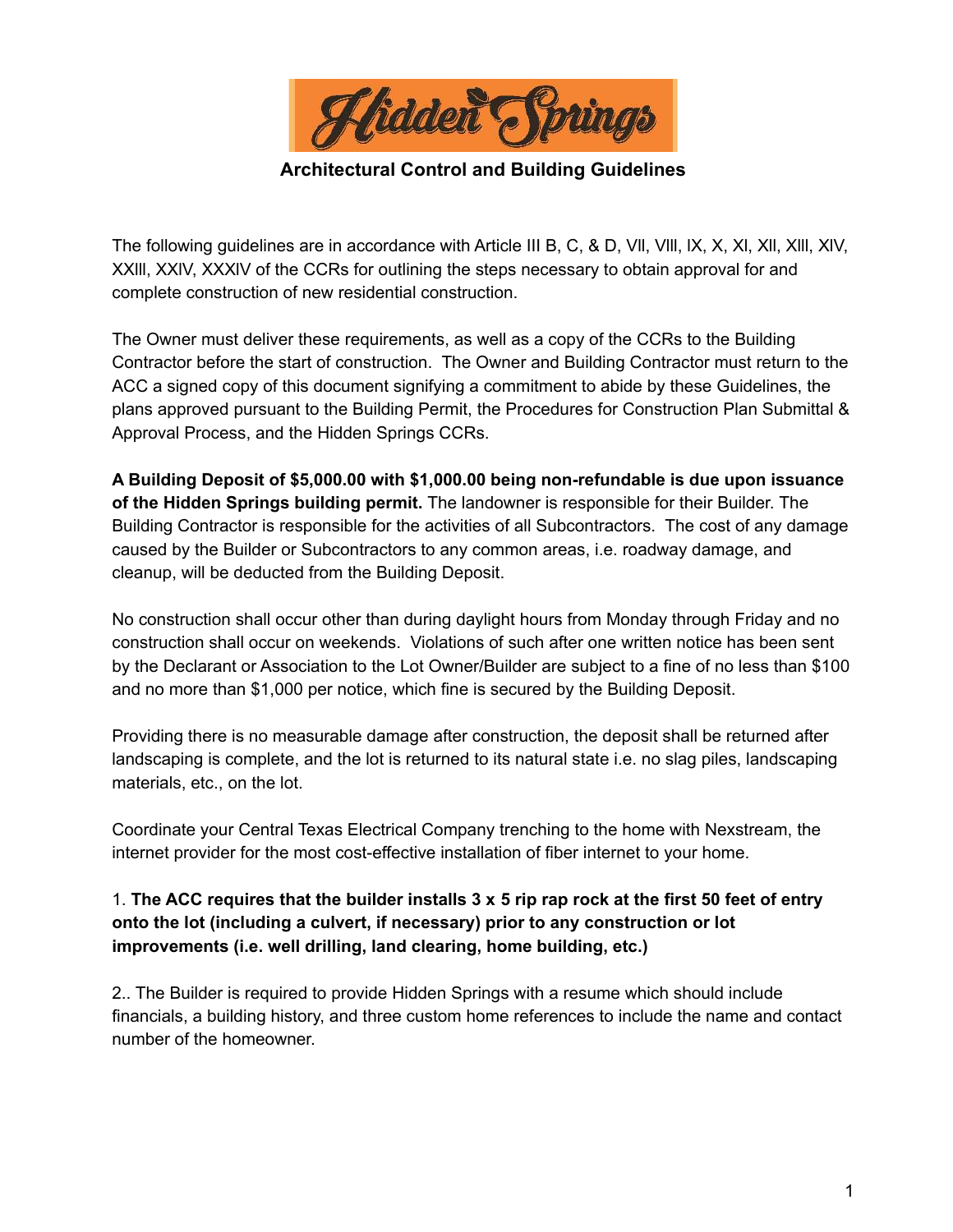3. The Owner is responsible for their Builder ensuring that all construction is in accordance with the approved plans.

4. Prior to commencing construction your Building Contractor must locate and flag property lines for review by the ACC. **Property lines must be clearly marked for the duration of construction.**

5. No construction, earthwork (scraping or digging), or tree clearing is to begin without a Hidden Springs Building Permit with the exception of cedar tree removal and brush clearing.

6. The Owner must secure ACC approval of any exterior changes to previously approved plans before such changes are applied. The ACC can require that such construction be returned to the previously approved plans at the Owner's expense.

7. A dumpster must be located on-site at the start of construction, after site preparation has been finished, through completion. All Contractors will place all waste material and trash in the receptacle on a daily basis and remove it from the site when full. The dumpster must be removed prior to occupancy unless the Owner requests, and the ACC grants, a 7-day maximum extension for the Owner's convenience. The Builder is responsible for the retrieval of all wind-blown trash. If this becomes a problem, a tarp over the dumpster or perimeter fencing must be used.

8. A portable toilet must be on-site at the start of construction and maintained weekly throughout construction. The portable toilet must be removed prior to occupancy.

9. Permanent power must be available before framing starts; no generators are allowed.

10. **Water must be available on-site before construction.** The contractor is required to have the necessary length of hose (at least 100') to the water well for fire protection while construction is in progress.

11. No radios, tape players, or Bluetooth speakers outside the house.

12. The Builder may display one sign in accordance with the CCRs. No Subcontractor Signs are allowed.

13. Confine work to the permitted lot. The Contractor, their Subs, and all related employees shall not enter onto or access any other lots without the express written permission of the affected Lot's Owner. In no event shall any adjacent lots be used, by any of the above, for parking, picnicking, storage, or dumping.

14. No equipment or materials may be stored or dumped on roads, common areas, or other lots.

15. Waste or wash-out residue must be removed from the site and subdivision.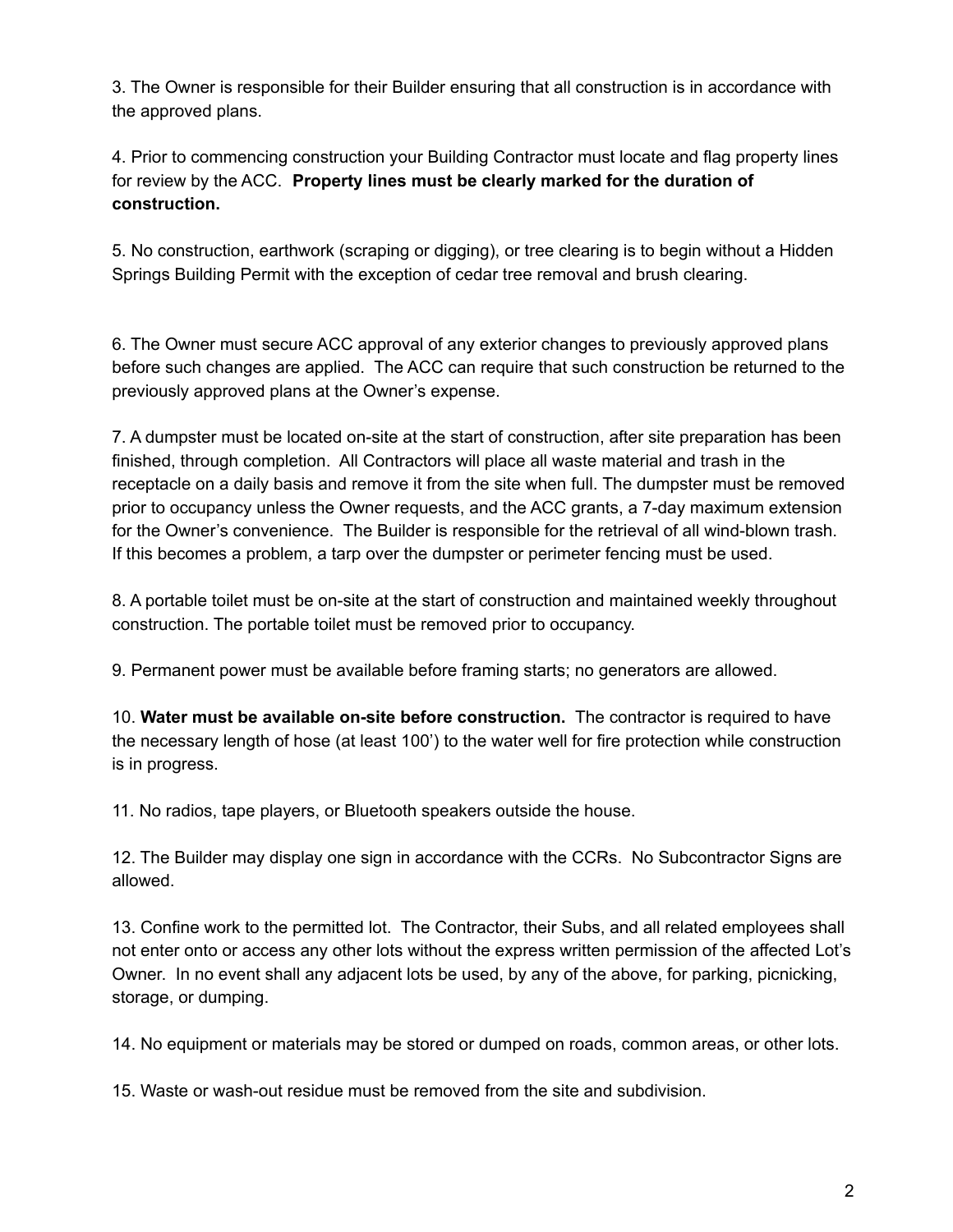16. Roof Penetrations - All chimneys shall be constructed in accordance with the approved plans. All other roof penetrations shall be to the rear of the main ridgeline of the house that runs parallel to the street. For any roofline that runs perpendicular to the street, the penetrations shall be toward the rear of the house. Any satellite dish shall be toward the rear of the house or in the least visible position depending on the house orientation and the necessary orientation of the dish.

17. In general, equipment and materials shall not be unloaded on any road surface or road right of way unless a failure to do so will cause a danger or safety hazard. In any event, if equipment or materials must be unloaded on the road or right of way, the need for such unloading must be approved in advance by the ACC and shall take place in the road immediately adjacent to the property under construction, and subsequently, equipment and materials unloaded shall be moved immediately onto the lot.

18. No fires.

19. No concrete batching or washing on roads or common areas.

20. At the conclusion of construction, after occupancy, the Property Owner shall attempt to return disturbed areas to their natural condition or the condition approved pursuant to the landscaping plans approved by the ACC. In any event, changes to the property resulting from the Construction Plans approved by the ACC (such as retaining walls, pools, etc. approved as part of the Construction Plan) shall not be considered as property that needs to be returned to its natural condition. Given drought conditions, growing seasons, and other climate-related issues, as long as the property owner is attempting to remediate any scars (not addressed in the Landscaping Plan) through planting of native plants, grass, etc. and such efforts proceed until the areas are remediated, then property owner will be considered in compliance with this requirement.

21. Observe the **30 MPH** maximum speed limit in Hidden Springs.

22. No littering in the subdivision.

## 23. No temporary parking/loitering at entrance gates or on subdivision roads. **ALL CONSTRUCTION VEHICLES MUST PARK ON THE STREET SIDE OF THE CONSTRUCTION SITE. NO PARKING IS ALLOWED ON ANY OTHER LOT OR ACROSS THE STREET FROM THE CONSTRUCTION SITE.**

24. The cost of any repairs arising from damage caused by the Builder or its Subcontractors to any common areas may be deducted from the Building Deposit. The Owner and Building Contractor will be responsible, over and above the Building Deposit, for any costs associated with damages sustained to any common areas arising from the construction process.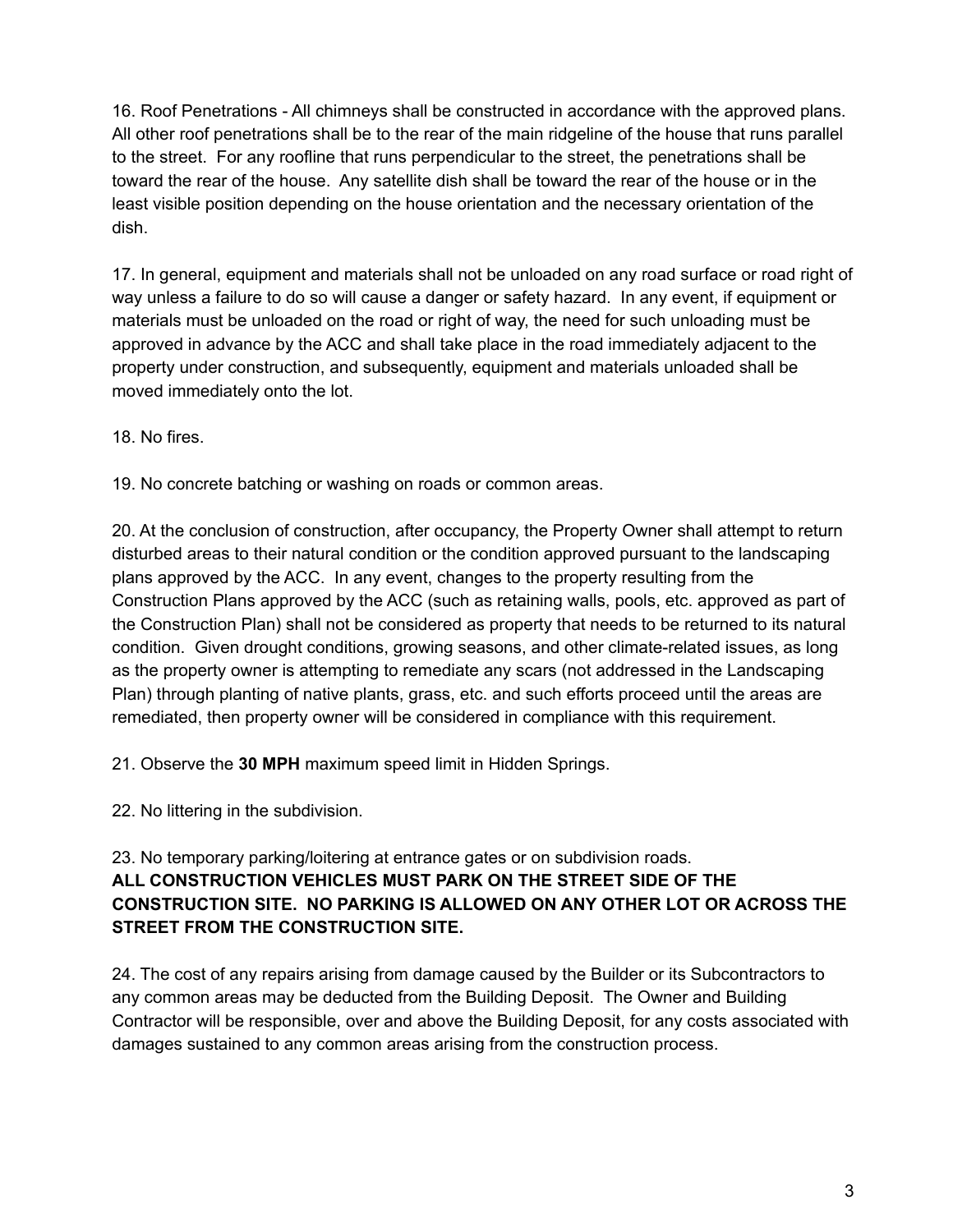25. Following the occupancy of the home, the Landscaping Plans shall be submitted within three months. The ACC recognizes that the implementation of such plans can vary, due to seasonal climate issues, drought conditions, and growing seasons. A complete discussion of these variables shall be made with the ACC before settling on a final plan so that all parties are aware of the time expectations and what factors might lengthen that time. When designing your layout please keep water conservation a priority as well as choosing drought-tolerant or sustainable plants. **Landscaping Plans must be approved by the ACC prior to the commencement of such landscaping.**

26. The ACC recognizes that additional landscaping or pool installation may be accomplished by a different Building Contractor at the time of the home construction or in the future. Since this usually requires large trucks, trailers & equipment, unlike regular weekly or maintenance contractors for yard/pool/HVAC/septic/etc. **A non-refundable Road Usage Fee of \$500 - \$1,000 is required for a pool or structural addition. A non-refundable Road Usage Fee of \$100 - \$500 is required for additional landscaping, based on the size and scope of the project.**

27. Article VIII, Section 4, part (a) of the CCR indicated that acceptance of a Building Permit assumes that construction of the approved building will be completed within 9 months. Although it is optimal for construction to be finished within 9 months, experience has indicated that several factors beyond the control of the Builder, homeowner, or ACC may contribute to completion periods longer than 9 months. Weather delay, Acts of God, and market conditions causing a lack of availability of materials or labor could contribute to such a delay. It is the intent of the CCRs and ACC that once construction has begun, the progress in such construction is, more or less, continuous in nature, subject to uncontrollable delays noted above. If it appears that construction will be longer than 9 months, the Property Owner shall contact the ACC as soon as this is known and inform the ACC of the approximate, extended time of construction and an estimated completion date. *There is no time limit to commence building on your property.*

28. During construction, the ACC may, from time to time, inspect the site and improvements (building) to ensure that they are in compliance with this document and the approved plans. If the ACC discovers that the construction is out of compliance in certain areas, the Property Owner must bring the construction back into compliance with the approved plans or request a variance from the ACC regarding the change from the approved plans. The ACC's approval of such variance shall be at their sole discretion. **Administration fees for a variance are \$250.00.**